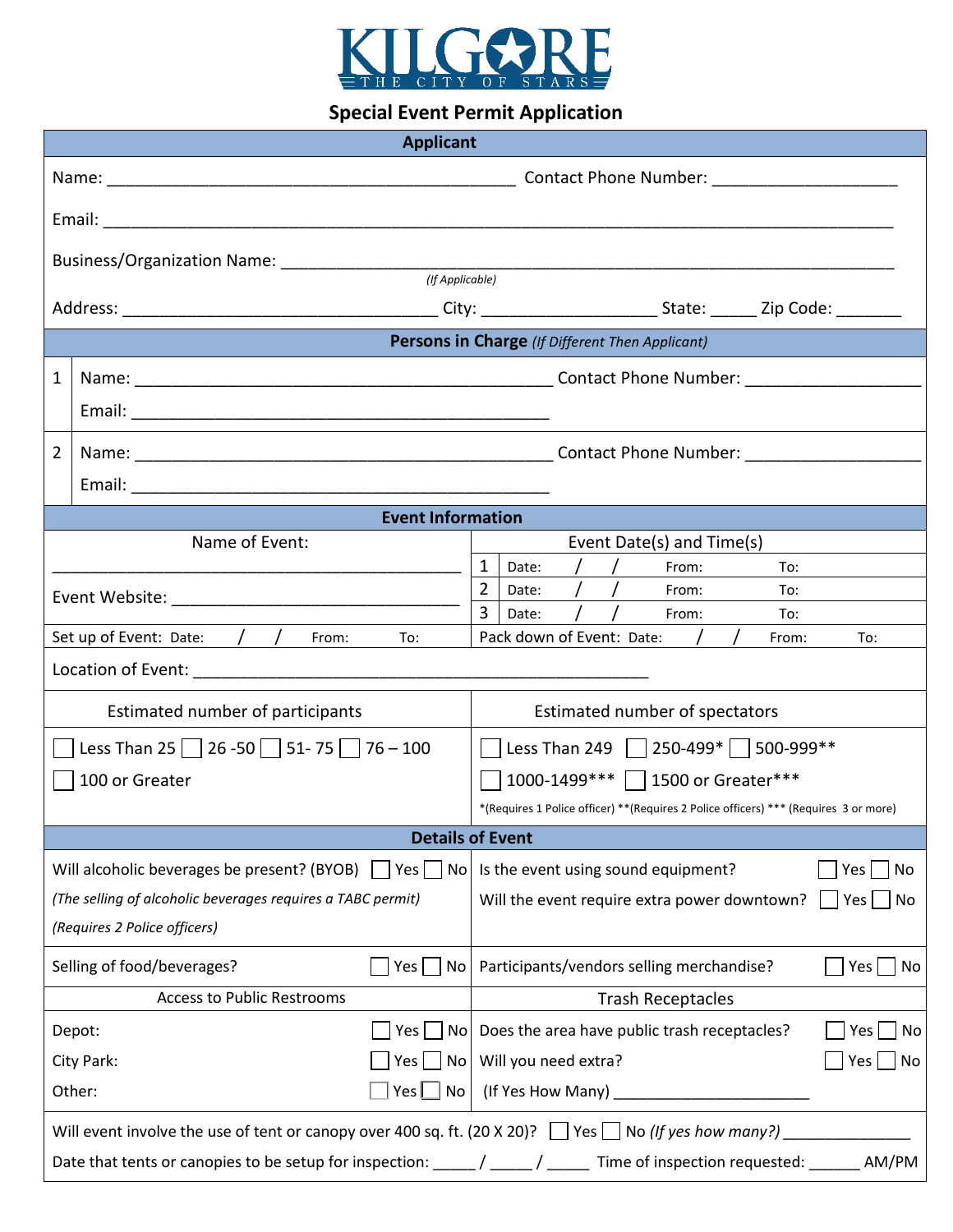| <b>Details of Event Continued</b>                                                                                                                                                                                                                                                                                                                                                                                                                                                                                                                                                                                                                                                                                                                                   |                                                                                                |  |  |  |  |
|---------------------------------------------------------------------------------------------------------------------------------------------------------------------------------------------------------------------------------------------------------------------------------------------------------------------------------------------------------------------------------------------------------------------------------------------------------------------------------------------------------------------------------------------------------------------------------------------------------------------------------------------------------------------------------------------------------------------------------------------------------------------|------------------------------------------------------------------------------------------------|--|--|--|--|
| Will the Event involve open burning?<br>$Yes \mid \text{No}$                                                                                                                                                                                                                                                                                                                                                                                                                                                                                                                                                                                                                                                                                                        | Will the Event involve open flame cooking?<br>$Yes \mid \text{No}$                             |  |  |  |  |
| (If yes, See City Ordinance Sec. 5.05.004 & Contact Kilgore Fire<br>Marshal's Office at 903-988-4114)                                                                                                                                                                                                                                                                                                                                                                                                                                                                                                                                                                                                                                                               | (Each vendor required minimum 5 pd. ABC Fire Extinguisher)                                     |  |  |  |  |
| Will the Event have the potential for pollutants that could affect the City's storm water system?<br>Yes  <br>No                                                                                                                                                                                                                                                                                                                                                                                                                                                                                                                                                                                                                                                    |                                                                                                |  |  |  |  |
| Will the event involve animals?<br>$ $ No<br>Yes<br>If Yes, Please check appropriate box(es):                                                                                                                                                                                                                                                                                                                                                                                                                                                                                                                                                                                                                                                                       | Domesticated<br>Exotic (State Permit/License Required)<br>(Both required hand washing station) |  |  |  |  |
| Will the event involve washing of streets and sidewalks before/during/after the event?<br>Yes<br>No                                                                                                                                                                                                                                                                                                                                                                                                                                                                                                                                                                                                                                                                 |                                                                                                |  |  |  |  |
| Will event involve use of a City park/Park Facility/City building?<br>Yes<br>No<br>If Yes, Please check all appropriate box(es) below:                                                                                                                                                                                                                                                                                                                                                                                                                                                                                                                                                                                                                              |                                                                                                |  |  |  |  |
| City Pool<br>Large Pavilion<br>(Kay Street) City Park                                                                                                                                                                                                                                                                                                                                                                                                                                                                                                                                                                                                                                                                                                               |                                                                                                |  |  |  |  |
| Harris Street Park<br>Amphitheater                                                                                                                                                                                                                                                                                                                                                                                                                                                                                                                                                                                                                                                                                                                                  | Splash Pad                                                                                     |  |  |  |  |
| <b>Small Pavilion</b><br><b>Texan Theater</b><br>Martin Luther King Park                                                                                                                                                                                                                                                                                                                                                                                                                                                                                                                                                                                                                                                                                            |                                                                                                |  |  |  |  |
| Meadowbrook Park<br>Martin Luther King Community Building<br>(Retail fee required)                                                                                                                                                                                                                                                                                                                                                                                                                                                                                                                                                                                                                                                                                  |                                                                                                |  |  |  |  |
| <b>Horseshoe Pitching Courts</b>                                                                                                                                                                                                                                                                                                                                                                                                                                                                                                                                                                                                                                                                                                                                    |                                                                                                |  |  |  |  |
| Will the event involve street or road closures? $\vert$   Yes     No<br>If yes, please list the road names and include a map of the intended closures with the application:                                                                                                                                                                                                                                                                                                                                                                                                                                                                                                                                                                                         |                                                                                                |  |  |  |  |
| Details on parades, races, etc.                                                                                                                                                                                                                                                                                                                                                                                                                                                                                                                                                                                                                                                                                                                                     |                                                                                                |  |  |  |  |
|                                                                                                                                                                                                                                                                                                                                                                                                                                                                                                                                                                                                                                                                                                                                                                     | am/pm                                                                                          |  |  |  |  |
| Completion Location: National According to the Completion Completion of the Completion Completion of the Completion of the Completion of the Completion of the Completion of the Completion of the Completion of the Completio                                                                                                                                                                                                                                                                                                                                                                                                                                                                                                                                      | Event Start Time: Name and Start Time:<br>am/pm                                                |  |  |  |  |
| Floats:     Yes     No<br>Number:                                                                                                                                                                                                                                                                                                                                                                                                                                                                                                                                                                                                                                                                                                                                   | Are Signs/Banners involved?<br>No<br>Yes  <br>Type of material:                                |  |  |  |  |
| Route Map is required. See (www.CityofKilgore.com/mapgallery) to print map.                                                                                                                                                                                                                                                                                                                                                                                                                                                                                                                                                                                                                                                                                         |                                                                                                |  |  |  |  |
| <b>Acknowledgement of Information</b><br><b>For Guidelines &amp; Required Fees</b>                                                                                                                                                                                                                                                                                                                                                                                                                                                                                                                                                                                                                                                                                  |                                                                                                |  |  |  |  |
| Directions: Please read and initial that you have read each page.                                                                                                                                                                                                                                                                                                                                                                                                                                                                                                                                                                                                                                                                                                   |                                                                                                |  |  |  |  |
| Entering or remaining in parks during closed hours<br>Sec. 1.09.001<br>It shall be unlawful for any person to remain within or go upon any public park of the city between the hours of 10:00 p.m.<br>and 8:00 a.m., except Synergy Park where the times are dusk to dawn, without first obtaining permission from the city<br>manager or his designee or being a member of a group for which such permission has been obtained; provided, however,<br>this section shall not apply to any person actually engaged in the use of the city lighted tennis courts, horseshoe pits,<br>and softball fields for the purpose for which they were intended. Synergy Park is hereby designated a public or municipal<br>park for the purposes of this section.<br>Initial: |                                                                                                |  |  |  |  |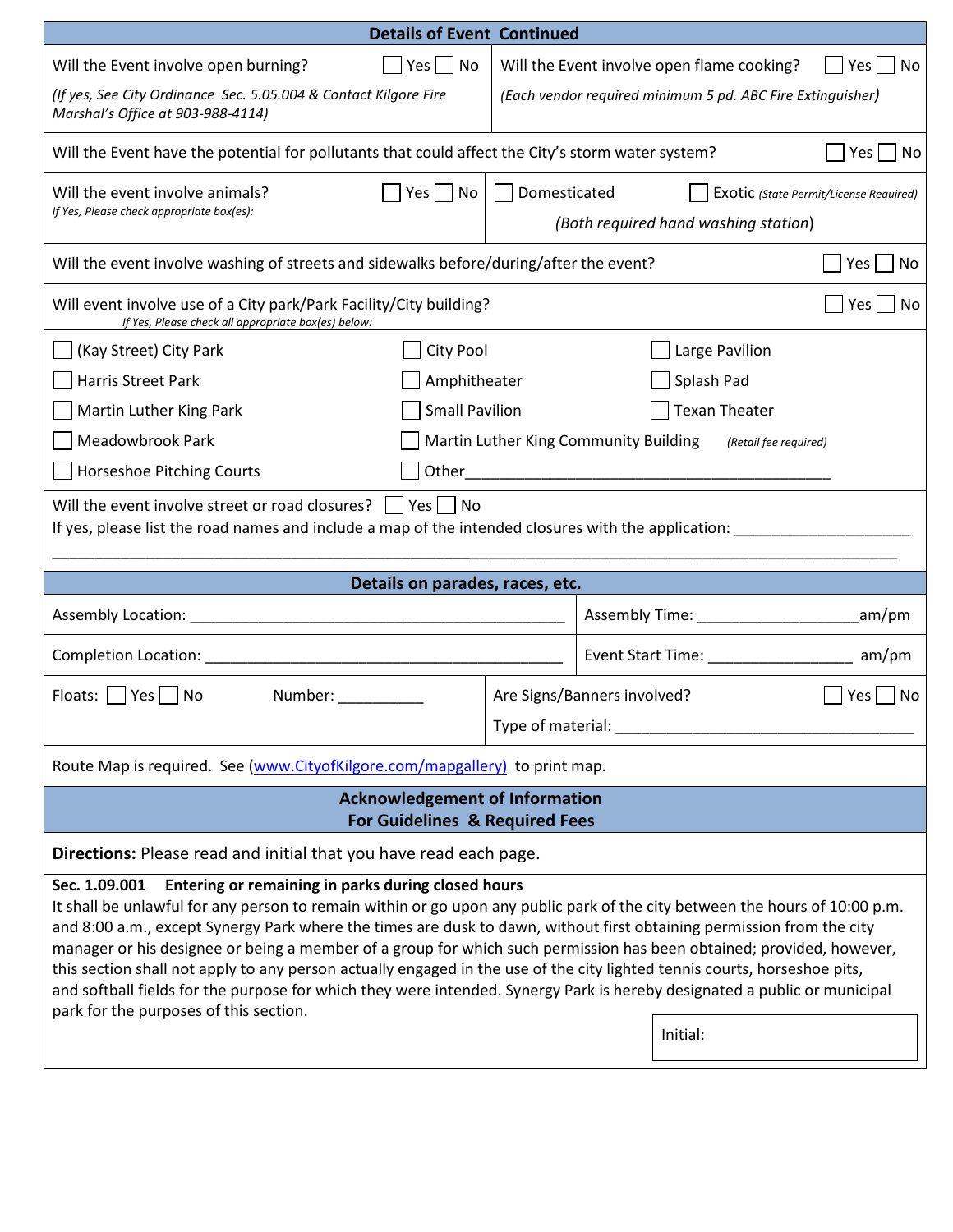### **Sec. 1.09.003 Fees for use of facilities by private organization**

Any private organization using facilities of the city and charging a fee to spectators or participants shall pay to the city for the use of such facilities in accordance with the fee schedule in Appendix B to Kilgore Code of Ordinances.

### **Sec. 5.04.003 Fireworks**

(a) The discharge, firing or use of firecrackers, rockets, torpedoes, Roman candles or other fireworks or substances designed and intended for pyrotechnic display, and of pistols, canes, cannons or other appliances using blank cartridges or caps containing chlorate of potash mixture, is hereby prohibited; provided, however, the mayor or the city council may order the public display of fireworks by properly qualified individuals, and such display shall be of such a character and so located, discharged or fixed as, in the opinion of the fire marshal, shall not be hazardous to surrounding property or endanger any person.

# **CHAPTER 5 "FIRE PREVENTION AND PROTECTION"; Article 5.05, OUTDOOR BURNING Section 5.05.001**

# **Sec. 5.05.001 Generally**

It shall be unlawful for any person, corporation or other entity to cause or permit any outdoor burning within the city limits unless such outdoor burning is authorized pursuant to the provisions of this article or after the issuance of an outdoor burning permit by either the Fire Marshal, the Fire Chief, or members of the Fire Marshal's Office. **Sec. 5.05.004 Allowable burning without Permit** (Fire Marshal, the Fire Chief, or a member of the Fire Marshal's Office must inspect the site of any outdoor burning whether a permit is required or not) Outdoor burning within the city limits may be allowed without a permit for the following:

 (1) Small fires used solely for recreation or ceremonial purposes such as the noncommercial preparation of food or the providing of warmth in cold weather, such as small campfires.

# **Sec. 8.01.005 Consumption of alcoholic beverages prohibited in certain places**

(b) Special event permit. The consumption or possession of alcoholic beverages is prohibited on public property but may be permitted upon approval of a special event permit issued by the city manager.

# **Sec. 8.03.002 Specific noises prohibited; amplifying device permit**

# (c) Amplifying device permit.

(1) Permit required. It shall be unlawful for any person to use or operate, or cause to be used or operated, any mechanical or electrical device, machine, apparatus or instrument to intensify, amplify or reproduce the human voice, or to produce, reproduce, intensify or amplify any other sound, in any building or on any premises in the city whereby the sound therefrom is cast directly upon the public streets or places, where such device is maintained and operated for advertising purposes or for the purpose of attracting the attention of the passing public, without first obtaining a permit therefor from the city clerk. (2) Issuance of permit; fee. Any person desiring to use or operate, or cause to be used or operated, any device, machine, apparatus or instrument to intensify, amplify or reproduce the human voice on any public street, or in any building or other location, whereby the sound therefrom is cast directly upon the public streets in the city shall first make application to the city clerk for a permit, and it shall be solely within the discretion of the city clerk as to whether the permit shall be granted, and if granted the applicant shall pay to the city a fee as provided in the fee schedule in Appendix B to this code per day for each day for which such permit is effective, but no permit shall be granted until such fee has been paid.

# **ARTICLE 8.04 USE OF STREETS, SIDEWALKS AND PUBLIC GROUNDS**

# **Sec. 8.04.001 Generally**

(a) Use for sales purposes restricted. It shall be unlawful for any person or business to appropriate for its own use and to occupy any portion of a sidewalk within the city or a public street of the city for the purpose of displaying, vending or selling wares or merchandise of any character, except as permitted herein. (1987 Code, secs. 23-2)

(b) Special event permits; food service businesses.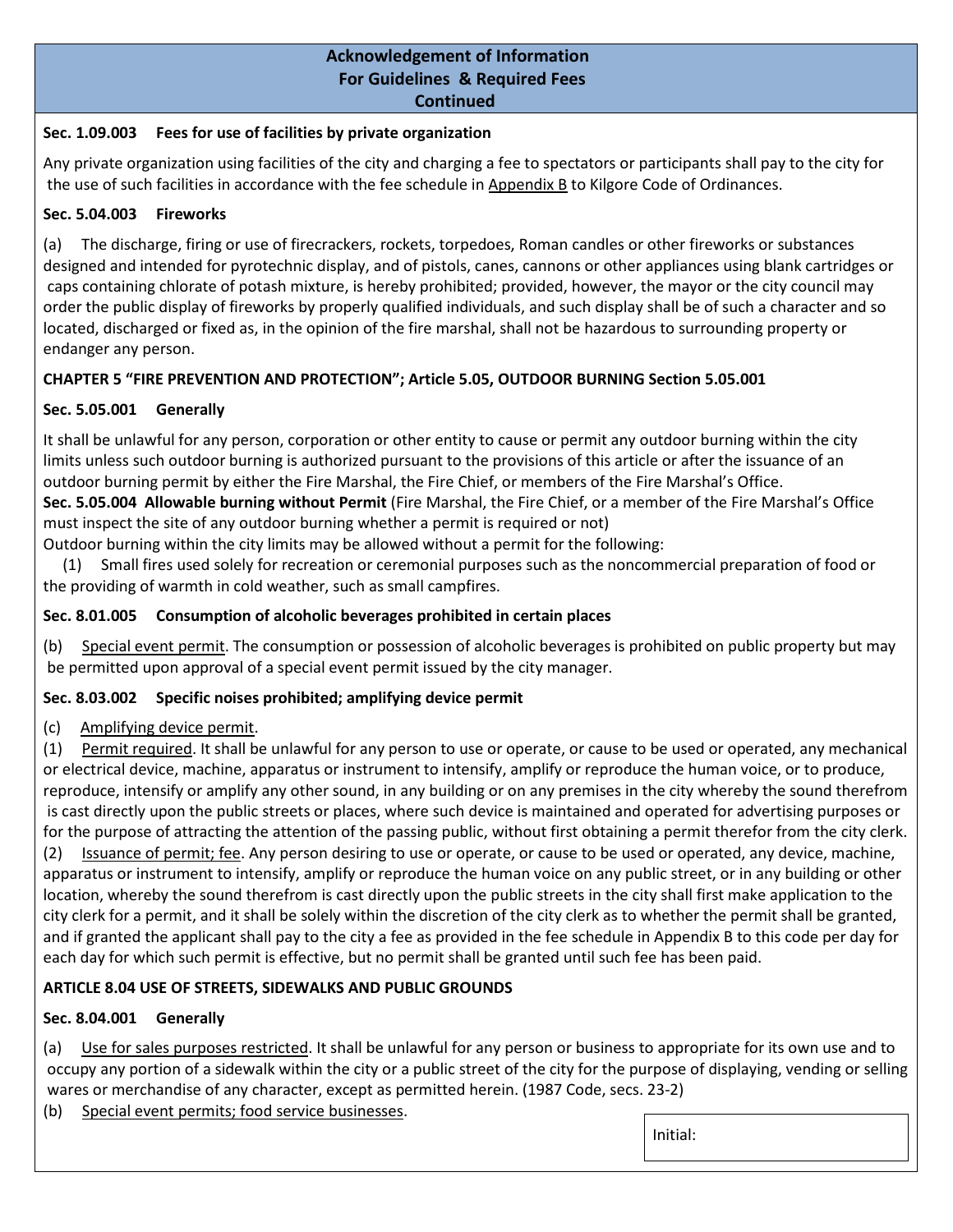(1) Special event permits. Special event permits may be granted by the city manager or his designee to a person or business upon written application to the city manager or his designee. The application must include the dates, times and specified location by street address/building location of a proposed special event. The special event permit may be granted for a given business, person or location up to six (6) times per year for a maximum of six (6) consecutive days per requested special event permit period. No fee will be charged for the special event permit.

(2) Food service businesses. Permitted food service businesses in the designated Main Street area may use the sidewalk for placement of outdoor dining furniture. Furniture, umbrellas or overhangs must be placed within the boundaries of the building's facade frontage and must be kept on the building side of the sidewalk. The furniture, umbrellas, or overhangs may take up no more than 50% of the sidewalk area and must allow sixty (60) inches of passing clearance for ADA compliance. All furniture must be removed daily from the sidewalk at the close of business hours. All furniture must be kept in a neat and well-maintained condition. Permits must be obtained from the Main Street Program manager or his/her designee and renewed January 1st of each year.

(c) Nonprofit organizations. Bona fide nonprofit civic organizations located in the city may hold special events, sales, or promotions in the public streets or on the sidewalks of the city upon the application for and granting of a special event permit. A special event permit may be granted by the city manager or his designee to such organizations upon written application for those entities that it represents, named or unnamed, and all those businesses and/or entities located within the special event permit area. The application to the city manager or his designee shall include the dates, times and areas to be included for the special event, sale or promotion. The area shall be delineated and defined so as to include the areas, locations, streets and/or businesses that will participate. No permit fee will be charged for such a permit.

# **Sec. 8.04.001 Purpose**

The purpose of this article is to aid in the management of public rights-of-way and public property in a nondiscriminatory and competitively neutral manner and to be sure that the city can fairly and responsibly protect the public health, safety and welfare and effectively manage its rights-of-way and public property as a vital public resource.

### **Sec. 8.04.002 Definitions**

*City*. The City of Kilgore, Gregg County and Rusk County, Texas, a duly incorporated municipality.

*City council*. The governing body of the City of Kilgore.

*Person*. A natural person (an individual), corporation, company, association, partnership, film, limited liability company, joint venture, joint stock company or association, cooperative, utility, public utility, retail public utility, district, water supply corporation, political subdivision and other such entity.

*Public property*. The area on, below, above or adjacent to any non-right-of-way property in which the city owns or has an interest including any and all buildings, lots and other real estate interest owned by the city.

*Public rights-of-way or rights-of-way*. The area on, below, above or adjacent to a public roadway, highway, street, public side walk, alley, waterway, or utility easement, in which the city has an interest, whether present or future.

*Use of public rights-of-way or public property*. Any and all use in any way of the public rights-of-way or public property, including but not limited to the placement of equipment, structures, plants and appurtenances placed in, on, over or under the public rights-of-way or public property including wires, cables, pipelines, balconies, planters, fences, signs, and any other structures, whether temporary or permanent.

### **Sec. 8.04.003 Use and fees**

(a) Anyone other than city franchisees desiring to use a portion of public right-of-way or public property for a private business or personal use must first obtain a right-of-way use license, easement, or similar permission from the city.

(b) Applications for use of public rights-of-way or public property use that are permanent in nature, and for public right-of-way or public property use licenses that are temporary or for a limited number of years, shall be filed with the city clerk. Such applications must include a drawing of the location, description of the type of use, length of time needed, and payment of the application fee.

(c) Requested uses of public rights-of-way and public property that are permanent in nature shall require approval of the city council.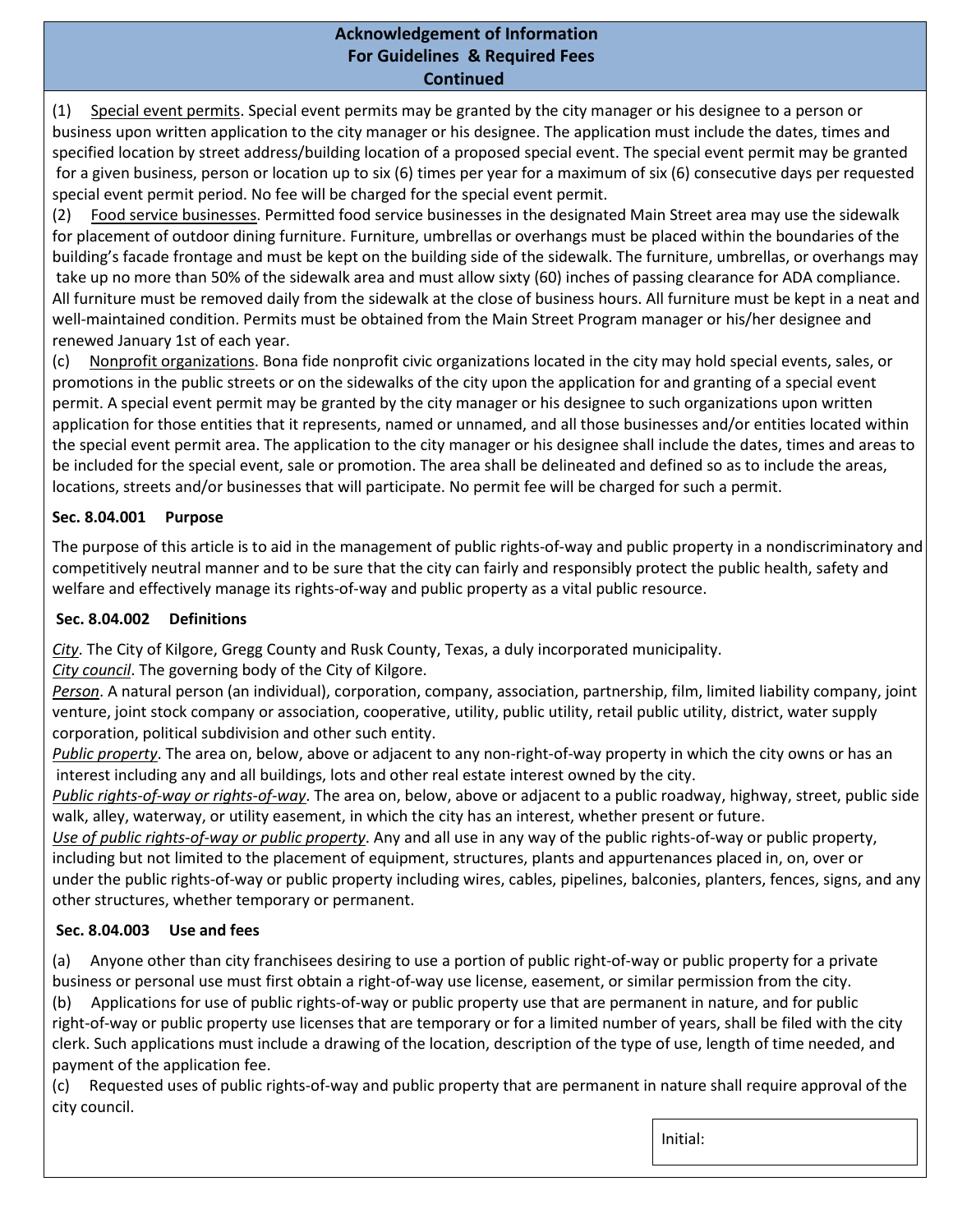(d) Applications for public right-of-way or public property use licenses that are temporary or for a limited number of years shall be filed with the city clerk but will require approval by the city building inspector or designee. If the city building inspector designee determines that the circumstances or length of time of a proposed use are such that city council review is desirable, the city building inspector or designee may submit the request to the city council for approval.

(e) Fees for applications filed with the city clerk pursuant to subsection (d) above shall be set in the city's fee schedule.

(f) Any person aggrieved by the granting or denial of an application by the city building inspector or designee under subsection (d) may appeal the action within ten (10) days from the date of action to the city manager.

(g) Other fees. The city manager may recommend that additional fees be charged due to unusual circumstances such as the nature of the request, length of time requested, or extent of review necessary.

(h) Anyone desiring to use a portion of public right-of-way or public property for any reason must apply to the city clerk. The application shall contain the following:

- (1) Name and address of applicant and/or property owner who will benefit from the closure.
- (2) Whether the requested use will be temporary or permanent.
- (3) Purpose and duration of closure.
- (4) Estimated number of persons utilizing the requested use.

(5) Names and addresses of adjacent property owners or tenants who may be affected by the closure and any contacts made by applicant.

- (6) Alternatives to street or sidewalk closure, if requested.
- (7) Anticipated damage to streets, curbs, sidewalks, etc., as a result of the use.
- (8) Statement of availability of general liability insurance with city as co-insured.

(i) The police, fire, and street departments shall be notified of any temporary closure of any street approved under subsection (h) via email or other means.

(j) Any person aggrieved by the granting or denial of an application for use of public right-of-way or public property by the city clerk or designee may appeal the action within ten (10) days from the date of action to the city manager. (Ordinance 1573 adopted 4/9/13)

(k) Exceptions.

(1) Food service businesses. Permitted food service businesses in the designated Main Street area may use the sidewalk for placement of outdoor dining furniture. Furniture, umbrellas or overhangs must be placed within the boundaries of the building's facade frontage and must be kept on the street side of the sidewalk. The furniture, umbrellas, or overhangs may take up no more than 50% of the sidewalk area and must allow sixty (60) inches of passing clearance for ADA compliance. All furniture must be kept in a neat and well-maintained condition. Permits must be obtained from the Main Street Program manager or his/her designee and renewed January 1st of each year.

- (2) Street cuts. Street cuts are governed by this code, section 3.06.121 et seq.
- (3) Cemeteries. Cemeteries are governed by this code, article 1.10.
- (4) City parks. Except as provided for herein, use of city parks are governed by this code, article 1.09.

(5) The preceding requirements shall not apply to the conduct of a use of public right-of-way or public property sponsored by the city or by the conduct of a special event by a person having a valid and subsisting contract or special event permit with the city where the special event is conducted in accordance with the contract and this article.

(6) Twenty-five percent (25%) of the public sidewalk in the "DC" downtown core district can be used for display of merchandise. The percentage is used to prevent obstructions on the public sidewalk that would block pedestrian traffic.

- (A) All merchandise must be placed in front of the building where the business is located.
- (B) No permit is required for display of merchandise on the sidewalk.
- (C) A special event permit must be submitted for further use of the public sidewalks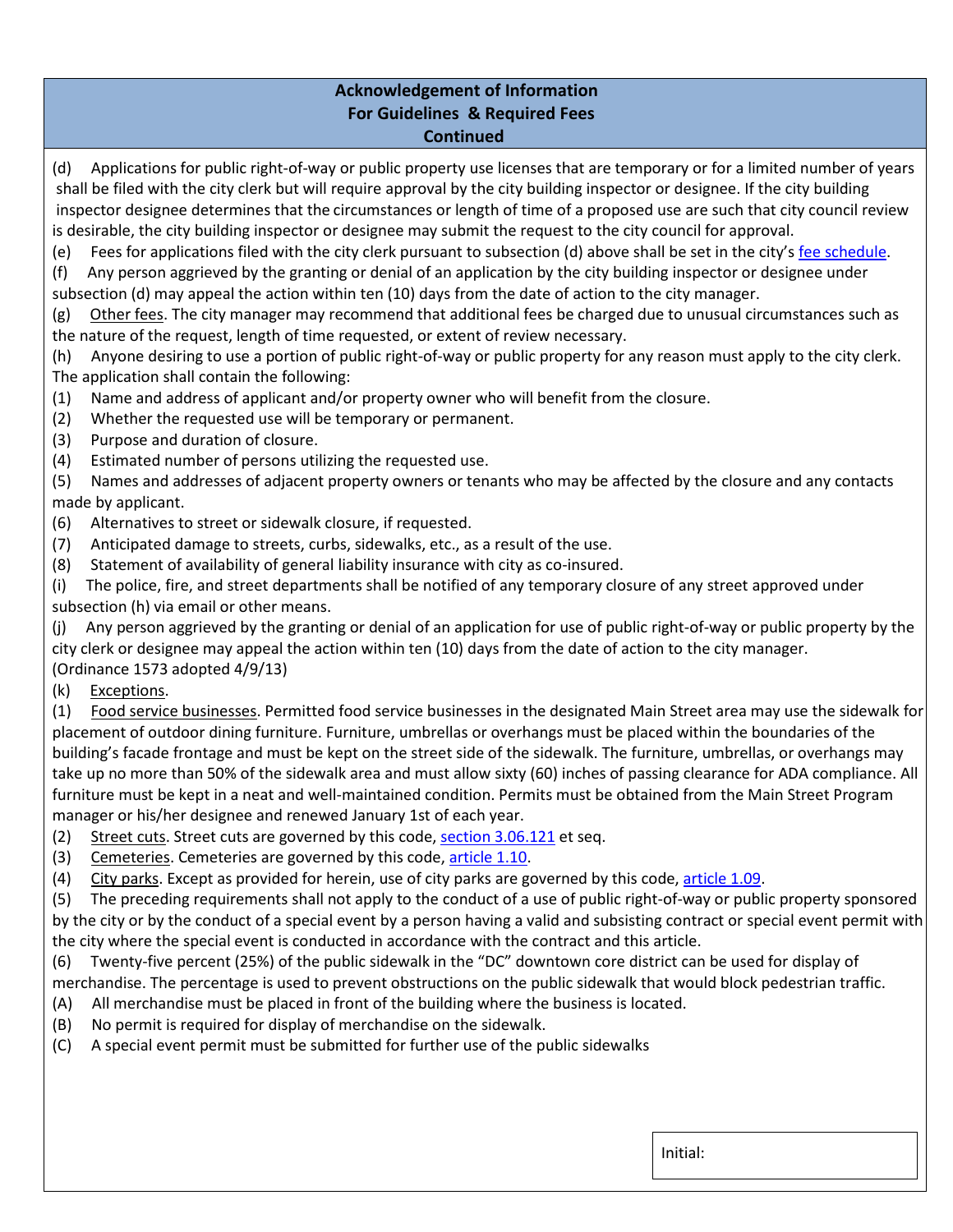### **Sec. 8.07.001 Camping inside the city limits**

It shall be unlawful for any person or group of persons to camp inside the corporate city limits except inside a designated RV park or campground. For the purposes of this article, camping shall also include sleeping in a vacant or condemned building. This article will not apply to people or groups of people who are camping inside the city limits as part of a special event, when a special event permit has been approved and issued by the city for the event

### **Sec. 12.06.001 Permit required for parades**

Before any person shall use or obstruct any street for the purpose of a parade or for any such exhibit thereof, such person shall obtain a permit from the chief of police to use the same. The permit shall state the period of time allowed for such use and the purpose for which the street shall be used.

### **APPENDIX B**

### **Miscellaneous administrative and permit fees**

1. Rental fee for Martin Luther King Community Building - \$50.00 with a refundable deposit of \$100 which is returned upon inspection of the building after the event.

Initial:

# **Acknowledgement of Kilgore Police Department Special Event Guidelines**

**Directions:** Please read and initial that you have read each page.

# **Purpose**

The purpose of the special event staffing guidelines is to ensure citizen/visitor safety and welfare by establishing, clear staffing standards for special events. Also to ensure the delivery of police services to the city are not interrupted or hampered due to a special event.

# **Minimum Requirements**

Security requires a minimum of one officer for an event hosting over 250 persons with an additional officer for Every 500 persons. Staffing numbers may be adjusted up or down as needed on the following listed considerations.

- a) Estimated Attendance
- b) Type of Event
- c) Past History of Event
- d) Best Practices
- e) Alcohol Service (two officer minimum)
- f) More than six officers will require a supervisor
- g) Traffic Control
- h) Specific Risk and Threat Factors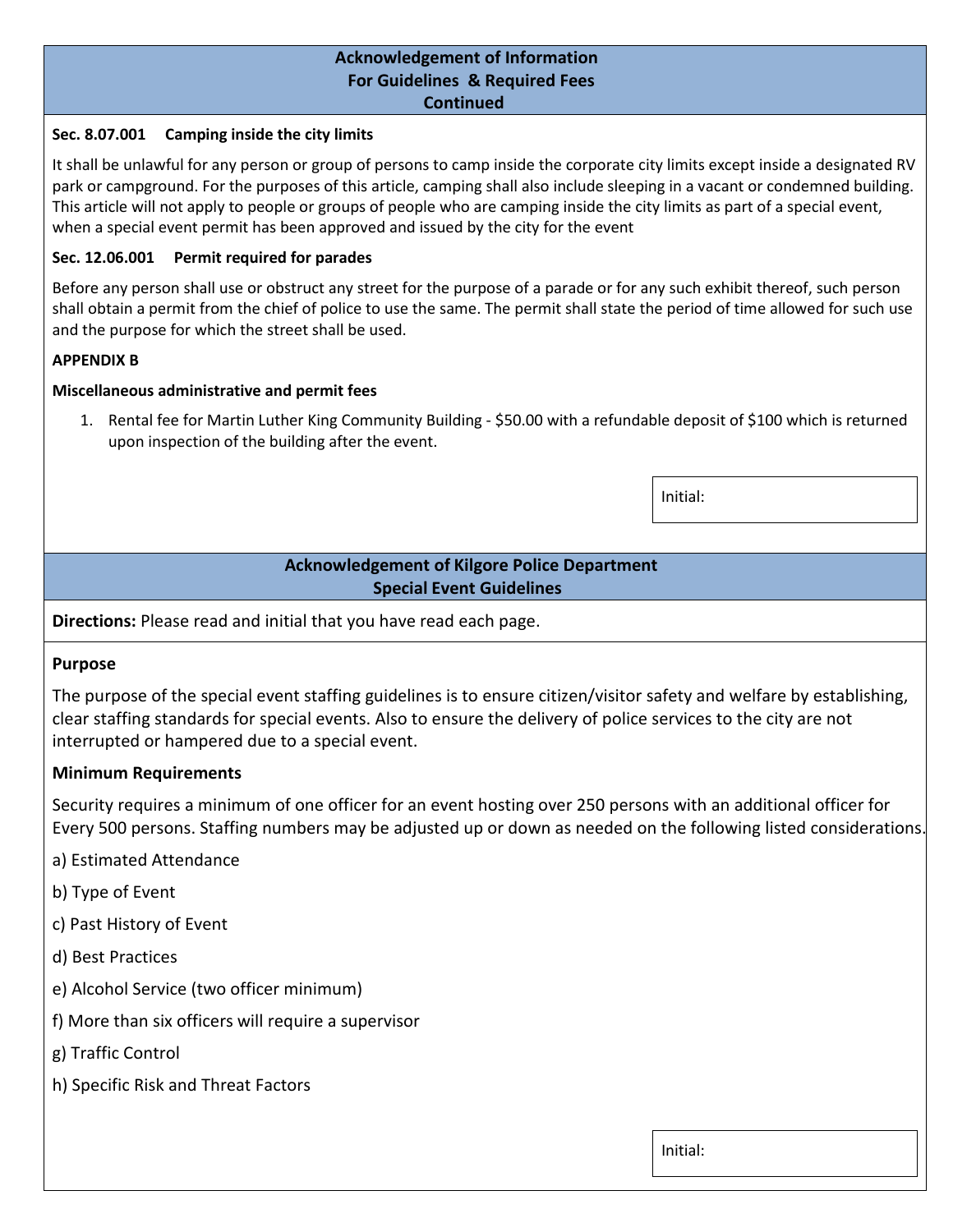# **Acknowledgement of Kilgore Police Department Special Event Guidelines Continued**

# **Planning**

Any Special Event that is expected to exceed 5000 persons a public safety plan (large operation plan) will be written in Collaboration with city departments and event sponsors. The plan will include at the minimum the following considerations.

- a) Staffing/Training
- b) Communications
- c) Access Control
- d) Intelligence
- e) Credentialing
- f) Administrative and Logistics
- g) Transportation/Traffic/Parking
- h) Protecting Critical Infrastructure and Utilities
- i) Fire/EMS/Medical Care
- j) Tactical Support and Crisis Management
- k) Public Information and Media Relations

### **Cost**

City sponsored events will be paid from overtime funds. All other events, the event sponsor will pay for security at the, current off-duty security rate (07/2017)-\$35.00 per hour.

#### **Other**

If the Kilgore Police Department is unable to fully staff an event other law enforcement agencies may be called upon for, Assistance. All officers will be properly uniformed, equipped and trained to complete their duties at special events. Officers are expected to be highly visible and friendly while on special event assignments. They should act as ambassadors for the City of Kilgore.

### **Final Determination**

For small special events, that do not disrupt ordinary police services or compromise public safety and welfare, on duty Police officers may be utilized. The main determining factor when deciding to staff a special event with additional officers and resources will be generally based on will the event hamper and/or delay police services to other parts of the city, If additional officers and resources are deemed necessary by the Chief of Police, or his designee, the event sponsor will be notified and the application held for approval until staff requirements are met.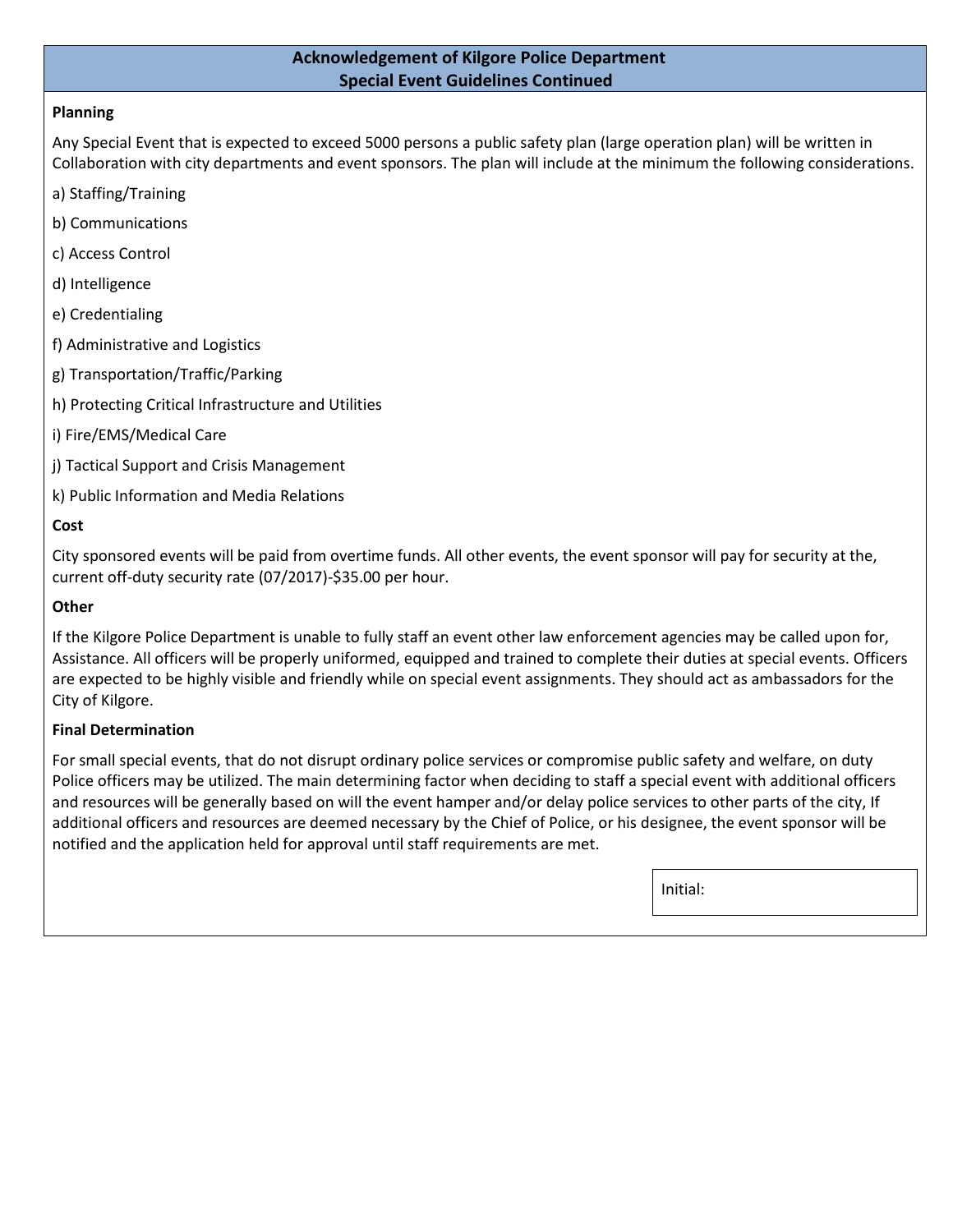| <b>Acknowledgement of City of Kilgore</b><br><b>COVID-19 Guidelines</b>                                                                                                                                                                                                                                                                                                                                                                                                                                                                                                                                                                                                                      |          |  |  |  |
|----------------------------------------------------------------------------------------------------------------------------------------------------------------------------------------------------------------------------------------------------------------------------------------------------------------------------------------------------------------------------------------------------------------------------------------------------------------------------------------------------------------------------------------------------------------------------------------------------------------------------------------------------------------------------------------------|----------|--|--|--|
| <b>COVID-19 Protocols and Guidelines</b>                                                                                                                                                                                                                                                                                                                                                                                                                                                                                                                                                                                                                                                     |          |  |  |  |
| (1) The City of Kilgore has the right to cancel any permitted event or event being held at a City Facility without notice.<br>(2) The City of Kilgore has the right to add any additional guidelines regarding COVID-19 safety protocol without notice.<br>(3) The event coordinator is responsible for maintaining all CDC, Social Distancing guidelines, and Governor's orders that<br>are in place at the time of the event.<br>(4) All advertisement for the event will suggest the following of all CDC, Social Distancing guidelines, and Governor's<br>orders that are in place at the time of the event.<br>(5) List below how your event will enforce and implement all guidelines: |          |  |  |  |
|                                                                                                                                                                                                                                                                                                                                                                                                                                                                                                                                                                                                                                                                                              |          |  |  |  |
|                                                                                                                                                                                                                                                                                                                                                                                                                                                                                                                                                                                                                                                                                              |          |  |  |  |
|                                                                                                                                                                                                                                                                                                                                                                                                                                                                                                                                                                                                                                                                                              |          |  |  |  |
|                                                                                                                                                                                                                                                                                                                                                                                                                                                                                                                                                                                                                                                                                              |          |  |  |  |
|                                                                                                                                                                                                                                                                                                                                                                                                                                                                                                                                                                                                                                                                                              |          |  |  |  |
|                                                                                                                                                                                                                                                                                                                                                                                                                                                                                                                                                                                                                                                                                              |          |  |  |  |
|                                                                                                                                                                                                                                                                                                                                                                                                                                                                                                                                                                                                                                                                                              |          |  |  |  |
|                                                                                                                                                                                                                                                                                                                                                                                                                                                                                                                                                                                                                                                                                              |          |  |  |  |
|                                                                                                                                                                                                                                                                                                                                                                                                                                                                                                                                                                                                                                                                                              |          |  |  |  |
|                                                                                                                                                                                                                                                                                                                                                                                                                                                                                                                                                                                                                                                                                              |          |  |  |  |
|                                                                                                                                                                                                                                                                                                                                                                                                                                                                                                                                                                                                                                                                                              |          |  |  |  |
|                                                                                                                                                                                                                                                                                                                                                                                                                                                                                                                                                                                                                                                                                              | Initial: |  |  |  |
| <b>Applicant Acknowledgement</b>                                                                                                                                                                                                                                                                                                                                                                                                                                                                                                                                                                                                                                                             |          |  |  |  |
|                                                                                                                                                                                                                                                                                                                                                                                                                                                                                                                                                                                                                                                                                              |          |  |  |  |
| I acknowledge that the information contained in this application is true and complete to the best of my knowledge.<br>All applications must be submitted to the City Clerk 30 days prior to the start of the event. Any application submitted<br>Later, must be approved by City Council.                                                                                                                                                                                                                                                                                                                                                                                                    |          |  |  |  |
|                                                                                                                                                                                                                                                                                                                                                                                                                                                                                                                                                                                                                                                                                              |          |  |  |  |
| Please return document to Rachel Rowe at Kilgore City Hall, 815 N. Kilgore St. or return by email to                                                                                                                                                                                                                                                                                                                                                                                                                                                                                                                                                                                         |          |  |  |  |
| Rachel.rowe@cityofkilgore.com                                                                                                                                                                                                                                                                                                                                                                                                                                                                                                                                                                                                                                                                |          |  |  |  |